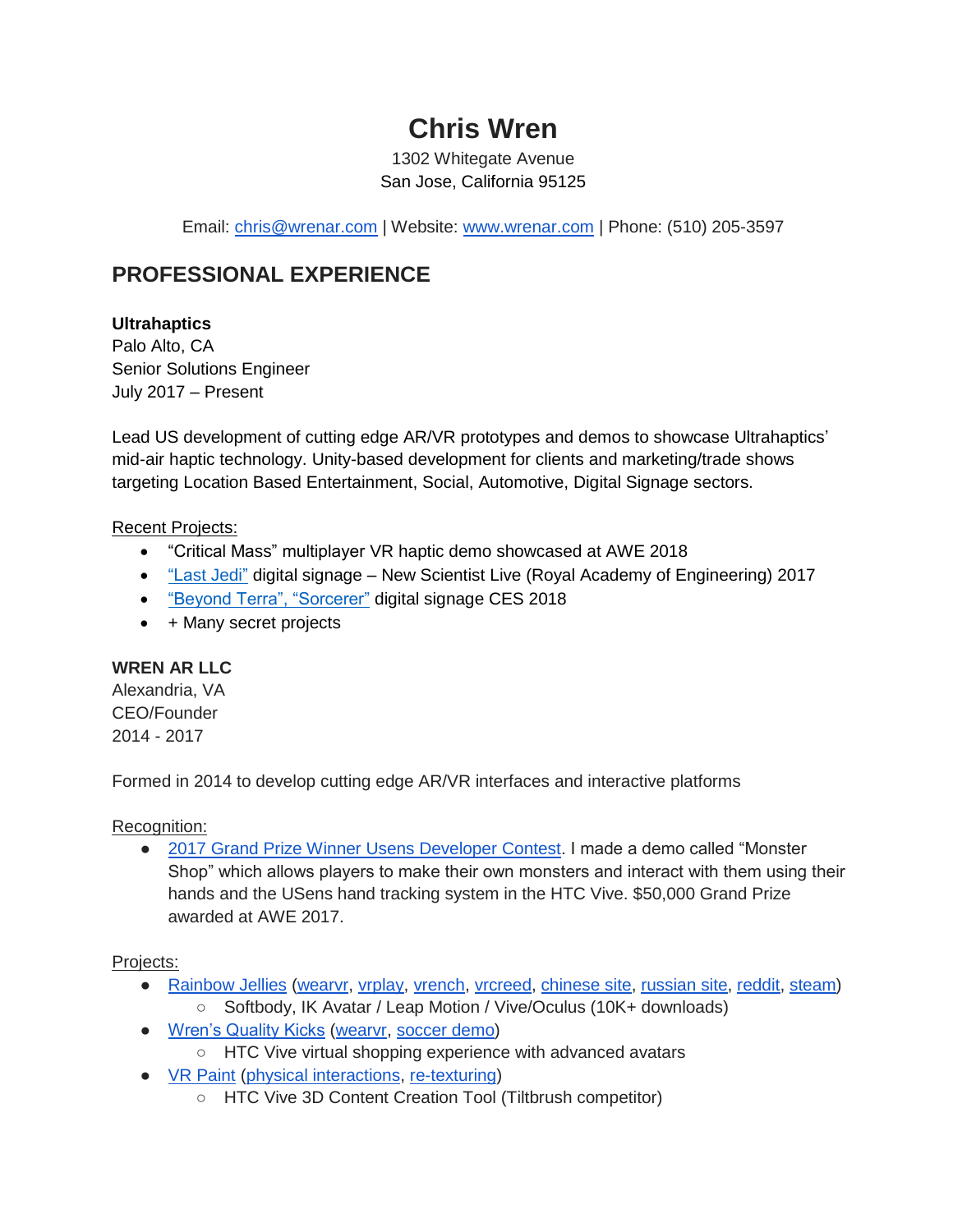- [Lunar Destiny](https://www.youtube.com/watch?v=HVcjhJkSHoE) [\(RTS,](https://www.youtube.com/watch?v=7zstxjnfRHs) [VR Construction,](https://www.youtube.com/watch?v=uo38jkPt9fM) [Space Station\)](https://www.youtube.com/watch?v=6sUY3gh7Ru0)
	- [Lunar Colony/](https://www.youtube.com/watch?v=n6LpCEZalJI)[Rover Experience](https://www.youtube.com/watch?v=z1OiqbqLIkI)
- Analytics and AR consulting for [Metateq](http://metateq.com/) (ONR/MIT Lincoln Lab project)
- [Maxplay.io](http://www.maxplay.io/) Future Game Engine Research, Analysis and AR/VR Consulting
- [Notion Theory](https://notiontheory.com/) VR Development including custom avatars, full body sports, mixed reality
	- [EEI \(Edison Electrical Institute\) Smart City VR Demo](https://youtu.be/yINriLg81Vw)
	- Bus Dev/Strategic Partnerships

#### **Skills:**

- 12 + years AAA Game Industry Art & Production experience
- 7 + years Current Gen VR/AR Development Expertise
- Platforms: HTC Vive, Oculus Rift, GearVR, Google Cardboard/Daydream, Android
- UX & Interface Design/Scripting for VR/AR
- Unity Expert(10 yrs) / experience with all major game engines
- C#, Unityscript, UNet, Photon Proficiency
- Gesture-Based VR/AR Interactivity(Leap Motion, Tobii, USens, Nod, Kinect)
- Custom VR and AR hardware rigs
- AR prototyping with Metaio/Vuforia/ARToolkit

# **Recent Talks/Demos:**

- AWE 2017 Beyond the Hands Talk
- ECGC 2017 VR Peripehrals
- ECGC 2016 WrenAR VR Paint Demo at Expo
- GDC 2016 SVVR VR Mixer Rainbow Jellies Demo
- ACM SIGGRAPH (DC Chapter), October 2016 AR/VR presentation and demo
- Aug 2016 U.S. Congress VR Day Rainbow Jellies Demo
- DCVR 2015-7 Demo and panels on developing VR interfaces in Unity
- NPRA 2016 Hosted Pokemon Go Webinar for national parks association
- BaltimoreVR VR Expo 2016 Wren's Quality Kicks Demo
- Alexandria VR Wren's Quality Kicks Demo
- District Arcade 2016 Wren's Quality Kicks Demo
- February 2015 Hosted Chicago AR Meetup (sponsored by Patched Reality)
- AWE 2015 hosted a talk on advanced AR interactivity
- DCIFF 2015 Game Tech for Movies seminar

## **GEORGE MASON UNIVERSITY**

Fairfax, VA Term Professor 2008-2017

Responsible for Instruction and Curriculum Design in the Computer Game Design Program Curriculum Design/Instruction:

- Founding Member of the Undergraduate and Graduate Game Design programs
- Designed and Instructed a majority of the courses for this program early on
- Now focused on upper division and Graduate level design, VR, and production coursework
- Program is 8 years old, over 200 majors, 100 minors and over 700 students total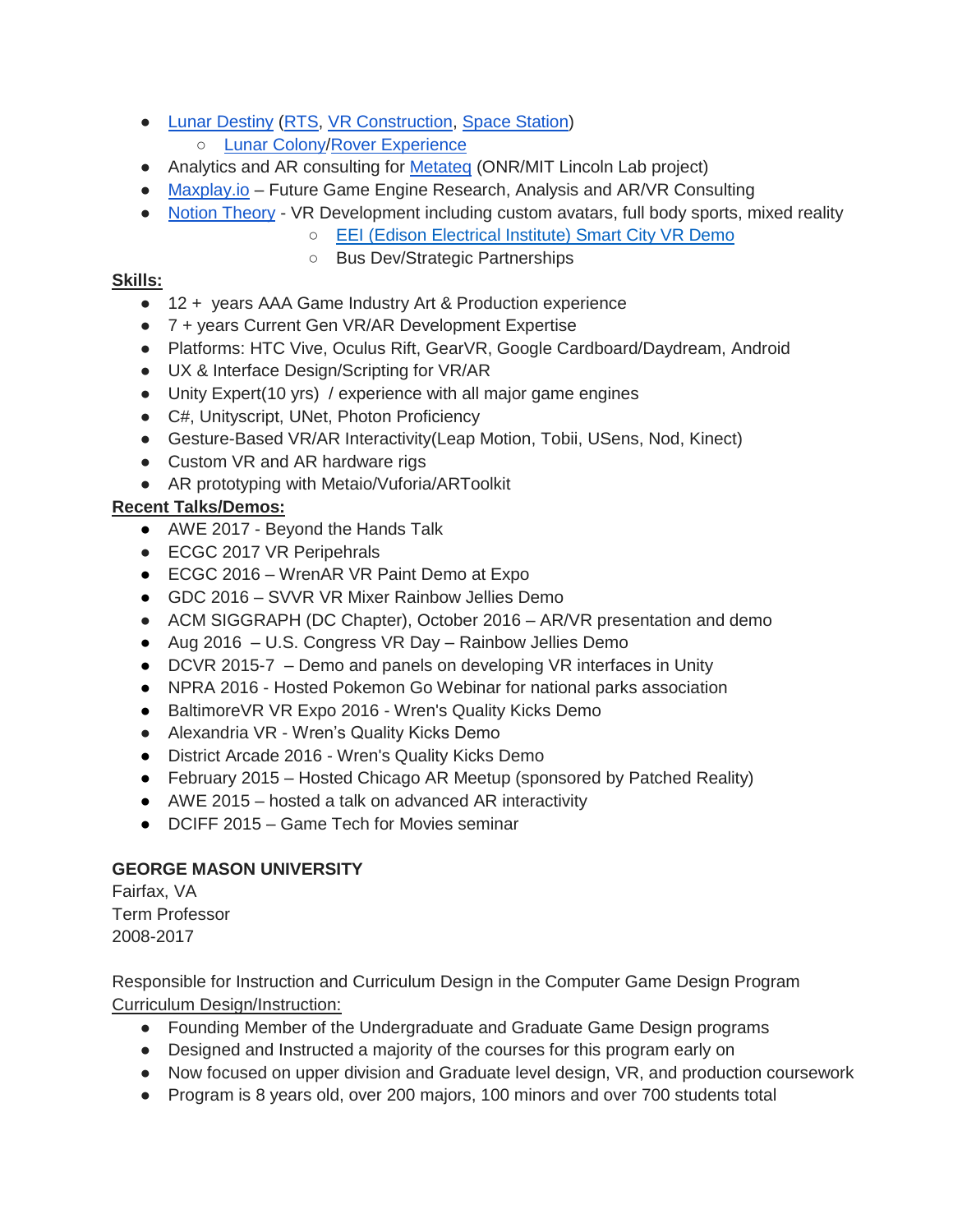#### **GMU Cont'd**

Other Duties/Service:

- Faculty Moderator of GADIG (Game Design Student Group)
- Outreach Committee Chair
- Curriculum Committee Member
- Member of the CGD Executive Advisory Board
- Dean's Committee
- Research Council

#### **BANDAI NAMCO**

Santa Clara, CA Senior Producer 2004-2007

Head of Business/Production for the PC division of NBGA

- Including 2 AAA PC titles started in 2004 and completed in 2006
	- Notably **Warhammer: Mark of Chaos** RTS for the PC
- Responsible for expanding NBGA distribution to Europe and Asian markets
	- Developing key partners in both regions to co-publish our products
- In charge of production of PC development for NBGA
	- Directly managed 3 Producers for various products
	- Scheduling/Budgeting/Balancing P&Ls for projects/department
	- Day to Day management across multiple titles
	- Contract development/negotiations
	- New business prospecting
		- development teams, publishing partners, licensors, technology
- Built a PC publishing pipeline for Namco including compatibility, localization and manufacturing
	- Expanded PC Division to include Current-Gen Console Development
	- Moved Warhammer franchise and development to the XBOX 360 console
	- Assisting in developing PR and Marketing campaigns/Press conferences/Trade Shows and Interviews

#### **MAXIS/ELECTRONIC ARTS**

Walnut Creek/Redwood Shores, CA Producer 2000–2004

Creative design and production across multiple titles, exclusively worked on "**The Sims**" line of products. Working as part of an elite development group, we took the Sims from a moderate success and less than 1 million units sold, to the #1 PC game of all time and over 100 million units sold during my tenure here.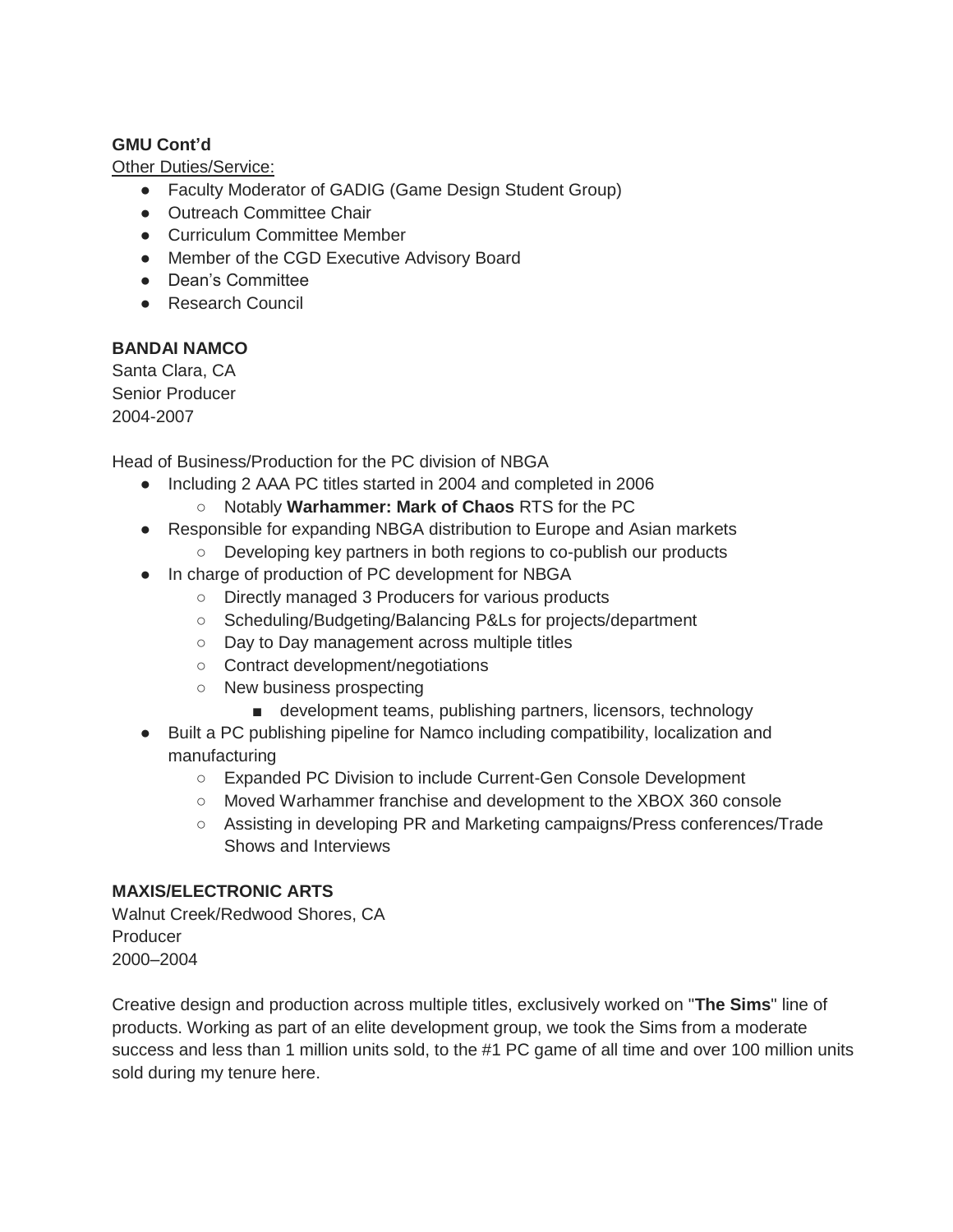#### **MAXIS (cont'd)**

Key production and design responsibilities on:

- **Sims Hot Date**
- **Sims Vacation**
- **Sims Unleashed** (Sim of the Year)
- **Sims Online** (MMO)
- **Sims 2**
- **Sims Bustin' Out** (XBOX, PS2, Gamecube)
- **The Urbz: Sims in the City** (XBOX, PS2, Gamecube)

Scheduling and Managing:

- Art
- Audio
- Programming
- Testing
- Localization
- Design

### **SPECTRUM HOLOBYTE/MICROPROSE/HASBRO INTERACTIVE**

Alameda, CA Lead Artist 1996–2000

Led art development for the Flight Sim group

**Falcon 4.0** (Sim of the Year) and unreleased sequels for the PC:

- Managing art schedules
- Directly overseeing team of 6 artists
- Providing Art Direction to Flight Sim group
- Hiring new artists as needed
- Managing Art pipeline into the game
- Creating primary artwork and effects
- Multigen/GameGen (SGI based) graphics tools
- 3D Studio Max/Photoshop/Debabelizer

**Star Trek: The Birth of the Federation** – Developed special effects artwork

● phasers/photon torpedoes/shields/battle scarring